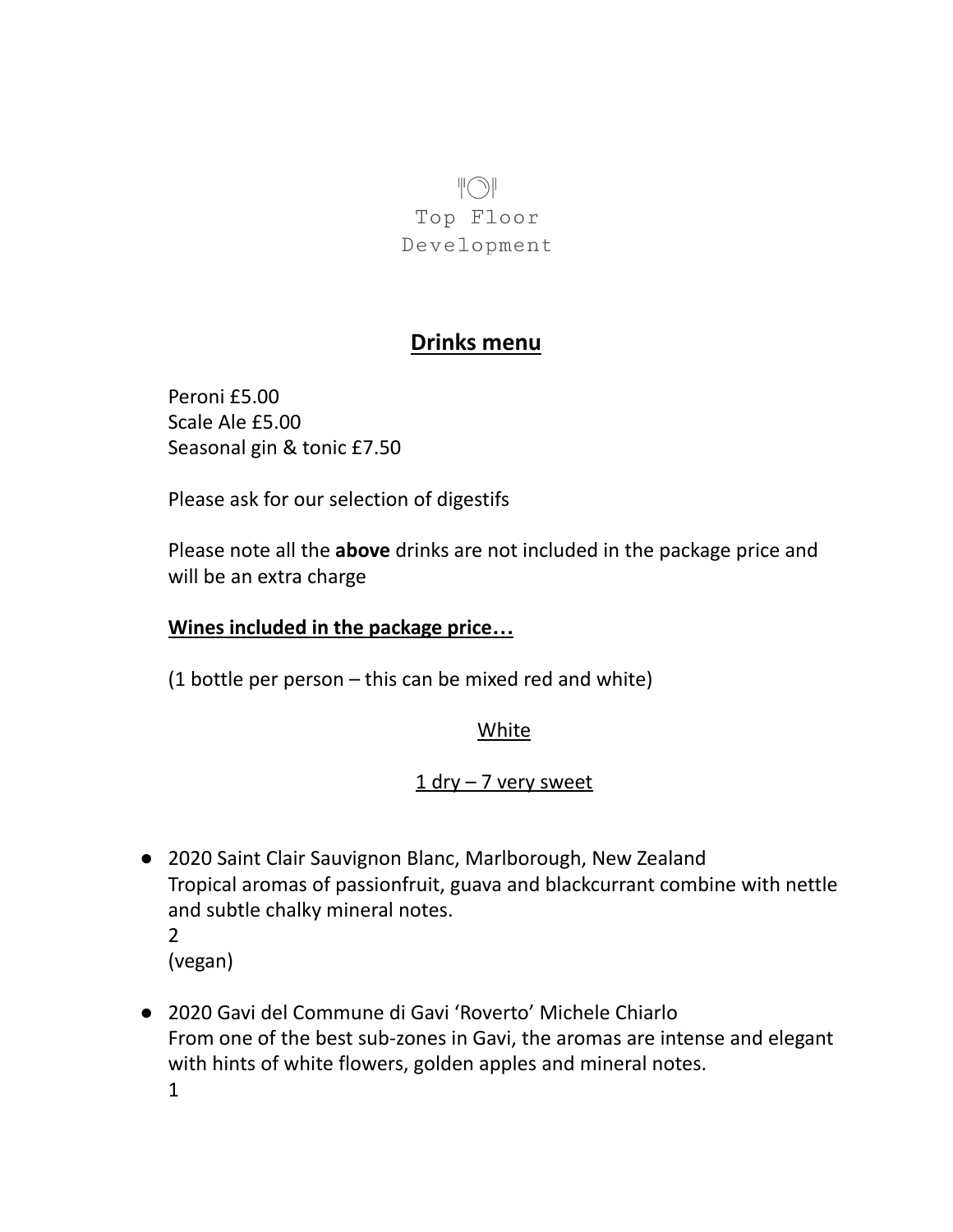- 2019 Bacchus Reserve, Essex, New Hall Vineyards A refreshing and lively English wine showing zesty flavours of elderflower, green pepper & passion fruit. 2 (vegan)
- 2020 Chardonnay, Stellenbosch, Mulderbosch, Western Cape, South Africa Inviting aromas of white chocolate and toffee lead to notes of sweet vanilla fudge and sandalwood. Fresh and zesty, with pineapple sweetness and citrus zest.

2 (vegan)

### Reds

### A is light - E is full bodied

- 2016 Chateau Mayne Mazerolles, Blaye, Côtes de Bordeaux, France A finely textured wine with juicy blackberry fruit and discreet notes of liquorice and vanilla on the rounded finish B (vegan)
- 2017 Shiraz 'The Barry Bros', Clare Valley, Australia A full bodied and smooth wine with rich dark berried fruit layered with hints of elegant spice and mint chocolate through to a long, satisfying finish. C
- 2019 Pinot Noir Pioneer Block 14 'Doctor's Creek', Saint Clair, New Zealand Ripe strawberry and tobacco flavours combine with spicy cloves and vanilla, smooth and opulent style of Pinot Noir. C
- 2018 Malbec 'The Apple Doesn't Fall Far From The Tree', Mendoza, Argentina Intense and mouth-filling with wonderful aromas of black plum combined

with dark chocolate, spicy and smooth.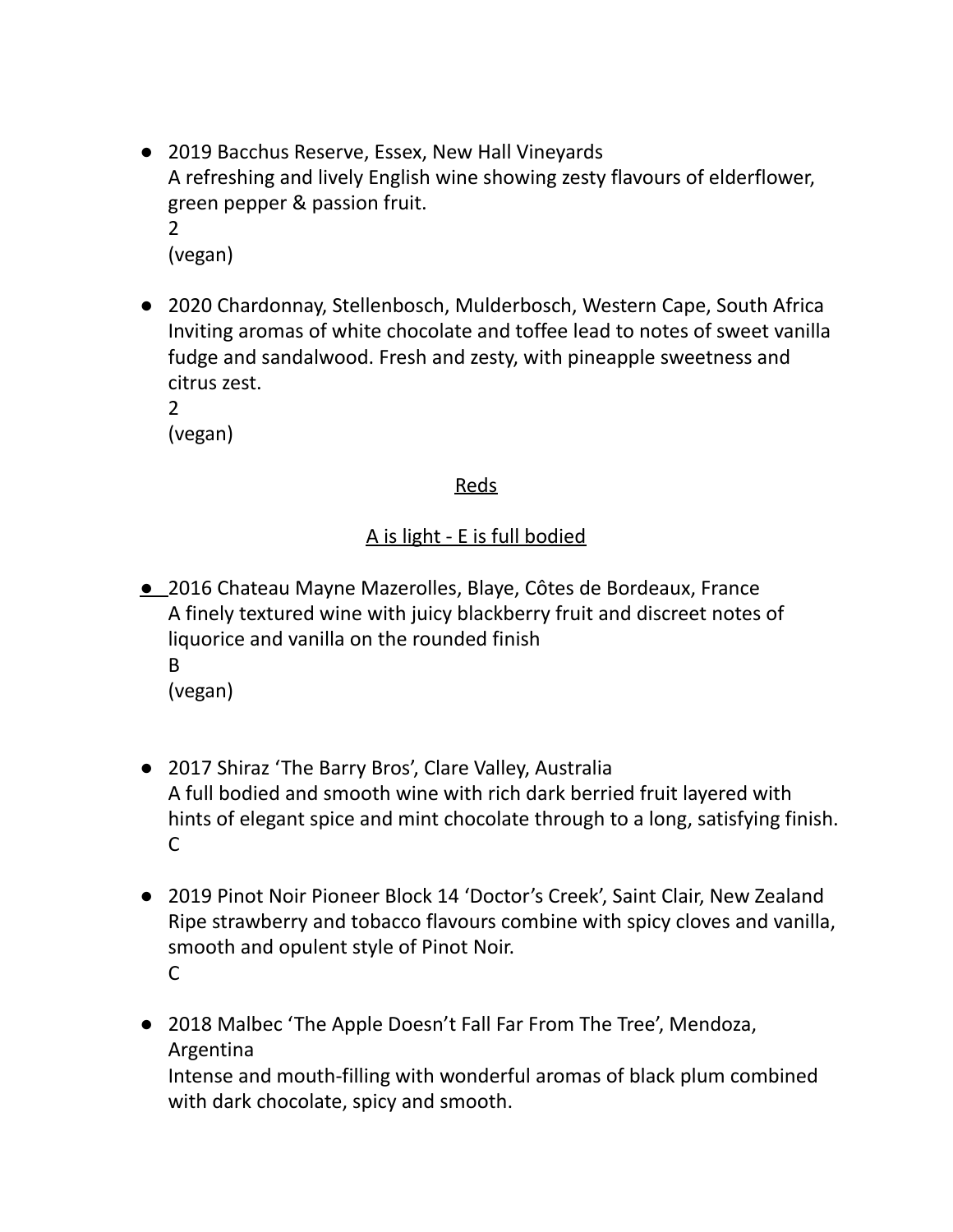Additional bottles of the above can be bought for £45 each

# **Wine list**

Please note these wines are not included in the package price and will be charged separately

# **White**

● 2018 Chablis 1er Cru Fourchaume, Burgundy, France Bottle £55 Fourchaume is distinguished by its complexity, elegance, aromatic floral bouquet and length – classic, flinty Chablis, textured and richly flavoured. 1

(vegan)

# **Red**

● 2017 Primitivo di Manduria Riserva 'Anniversario 62' San Maranzo, Italy Bottle £50

A densely flavoured and fleshy wine with hints of prunes and chocolate covered black cherry combined with fresh herbs, quite delicious.

D

(vegan)

● 2015 Barolo 'Tortoniano', Michele Chiarlo, Italy Bottle £60 A full, traditional and complex Barolo, well structured with hints of dark liquorice and leather through to a dry, long finish.

E

# **Pink**

### $1$  is dry  $-7$  very sweet

● Campuget '1753' Syrah Vermentino Bottle £40

D